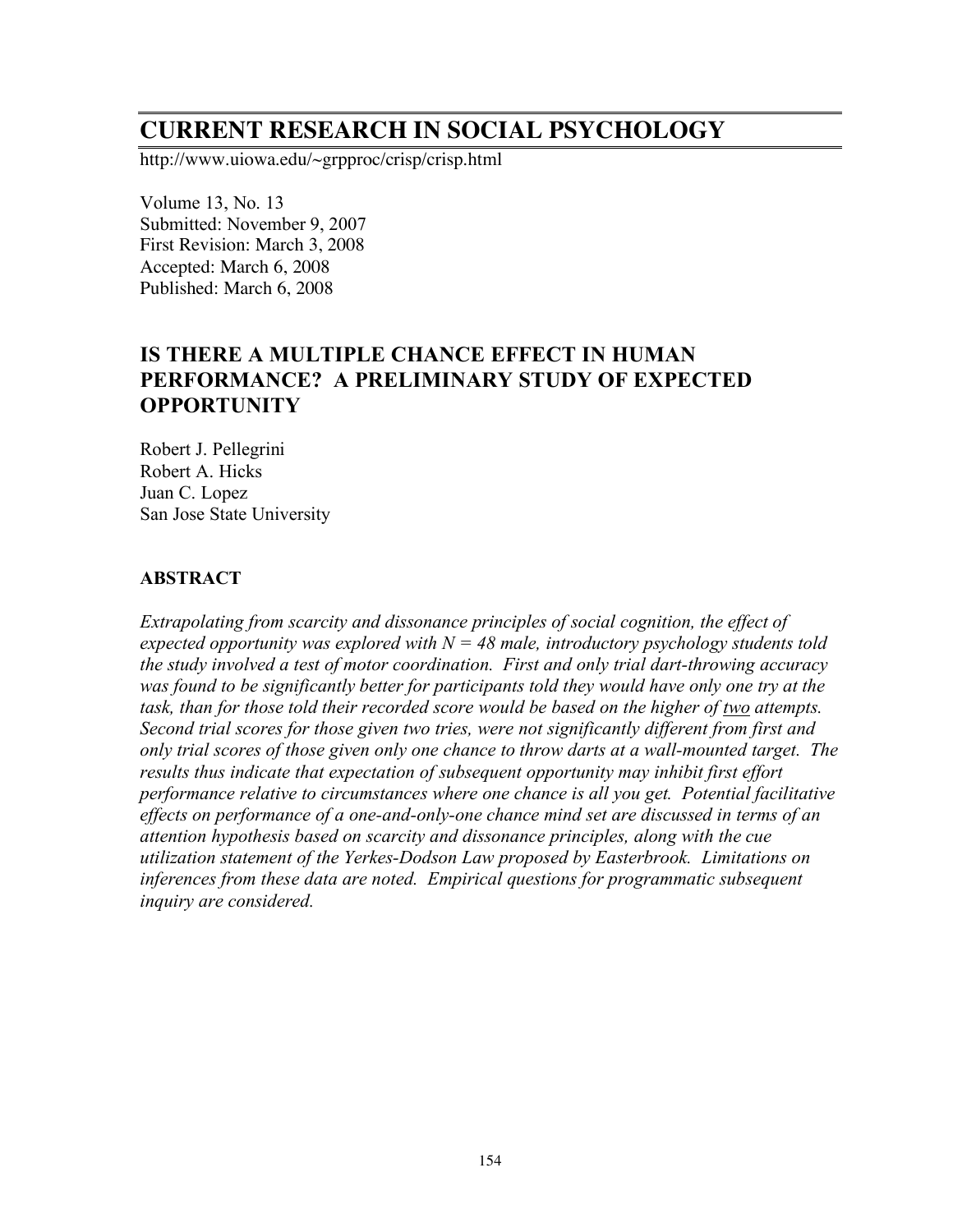#### **INTRODUCTION**

#### **Problem, Objectives, and Data Source**

Situational differences in the opportunity conditions of our goal-directed activities constitute one of the most fundamental realities of everyday life. The number of chances we have to accomplish anything we set out to do varies from place to place and case to case depending upon all sorts of factors. Central as these realities may be to understanding the nature of human functioning in general and social cognition in particular, causal associations between expected opportunity and life outcomes in work, play, and interpersonal affiliative interaction have pretty much escaped the focused light of direct, systematic inquiry by social scientists. The work reported in this paper was undertaken out of a conviction that the variables of interest here may have substantively important theoretical as well as applied implications, across a wide range of human experiential contexts from academic and athletic achievements to the development of intimate relationships. Using an experimental laboratory paradigm involving measurements of performance by college students on a sensory-motor coordination task, this project was designed as a preliminary step toward more detailed exploratory study of expected opportunity.

#### **Theoretical-Empirical Rationale**

There is a substantial body of literature supporting the scarcity principle that items and even our relationships with people are valued in proportion to how difficult it is to get them. The implicit heuristic apparently underlying the results of research validating the scarcity principle hypothesis (e.g., Brehm & Weinraub, 1977; Driscoll, Davis, & Lipetz, 1972; Worchel, Lee, & Adewole, 1975), seems to be that the harder things are to get the more they are appreciated. Reactance theory as stated by Brehm (1966), provides a conceptual framework within which findings validating the scarcity principle are seen as reflecting a reaction to the perception of limited availability as a threat or potential threat to freedom of action. Cognitive dissonance theory (Festinger, 1957), which has spawned an extensive network of social cognition research, offers a balance concept to explain and predict the inclination to value things in proportion to how difficult they are to get.

So, there has been a good deal of conceptual and empirical attention to the way availability and personal cost may influence the valuation of tangible items, personal relationships, or a change in social status as the quest objects. The present study involves exploratory inquiry into expected scarcity or abundance of opportunity as a factor in human performance. More specifically, the focal question here is as follows: To what extent is performance affected by awareness of how many chances one will have at something? In the absence of any systematic research in social psychology directed explicitly to this issue, the following experiment was conducted to collect preliminary data on what could be a phenomenon with potentially wide-ranging theoretical as well as applied implications.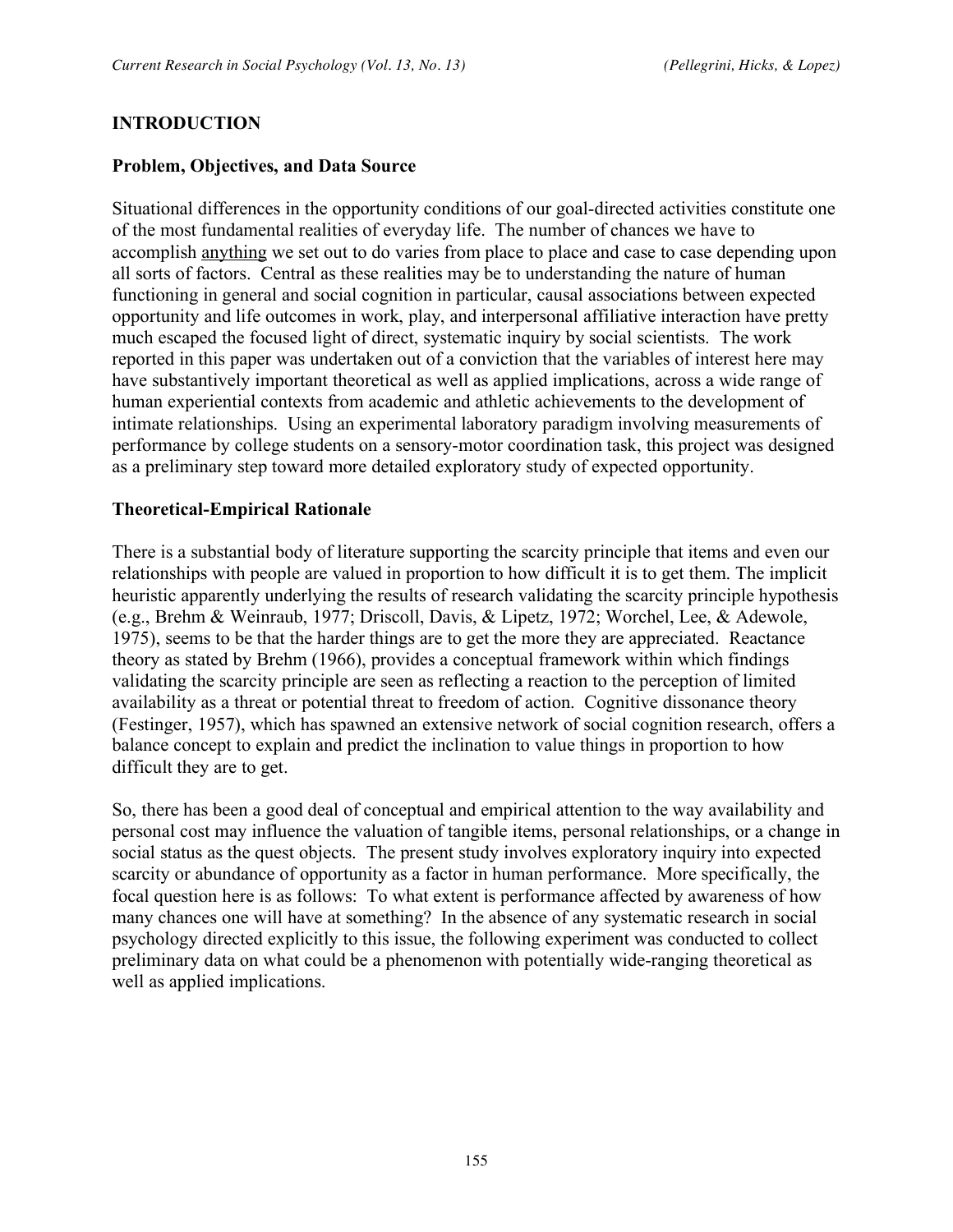### **METHOD**

### **Participants**

The test sample was comprised of 48 male college freshmen, participating in partial completion of an introductory psychology course research requirement. No females were available for this study, in that all women in the Psychology 1 research participation pool had been recruited earlier in the semester for a project which totally fulfilled their research participation requirement.

### **Laboratory Setting**

The experiment was conducted in a conference room twelve feet wide by sixteen feet long, with drapes closed and furniture moved to provide the space needed.

### **Research Design and Procedure**

All participants were told the experiment was designed to investigate individual differences in motor coordination among young adults. They were further instructed that the measure used would be total score earned by throwing six darts at a wall mounted target ten feet from the throwing line, with center ring five feet four inches above the floor. The only apparatus used was a fourteen-inch diameter, magnetic dartboard with a six-ring target face and matched set of six magnet-tipped darts, all in good condition, purchased at the San Jose Flea Market for just under ten dollars (after customary haggling over price). The six concentric rings of the target face were designated as counting for one, two, three, four, five, and ten points, respectively, from outermost to center ring.

Half of the participants  $(n = 24)$  were randomly assigned to one of the following conditions. Those assigned to Condition I were told they would get two tries at the task, and that the score recorded for them would be whichever six-dart total was higher, on either their first or second try. The *n* = 24 students assigned to Condition II were told they would get only one try at the task.

Participants were tested individually, with no one else in the test room but the experimenter. In an effort to minimize experimenter effects, instructions were given by one of two male experimenters, A or B, and the test data were gathered by the other of those two assistants. Half  $(n = 12)$  of the 24 participants in each condition were randomly assigned to be instructed by Assistant A and tested by Assistant B, with the remaining half instructed by Assistant B and tested by Assistant A. In every case, only the experimenter administering the instructions was aware of the experimental condition to which the participant had been assigned. The order in which one or the other of the two test session conditions were conducted, was randomized across all participants. Participants were debriefed in their Psychology 1 class, where this experiment was presented as part of the instructional unit on Social Psychology.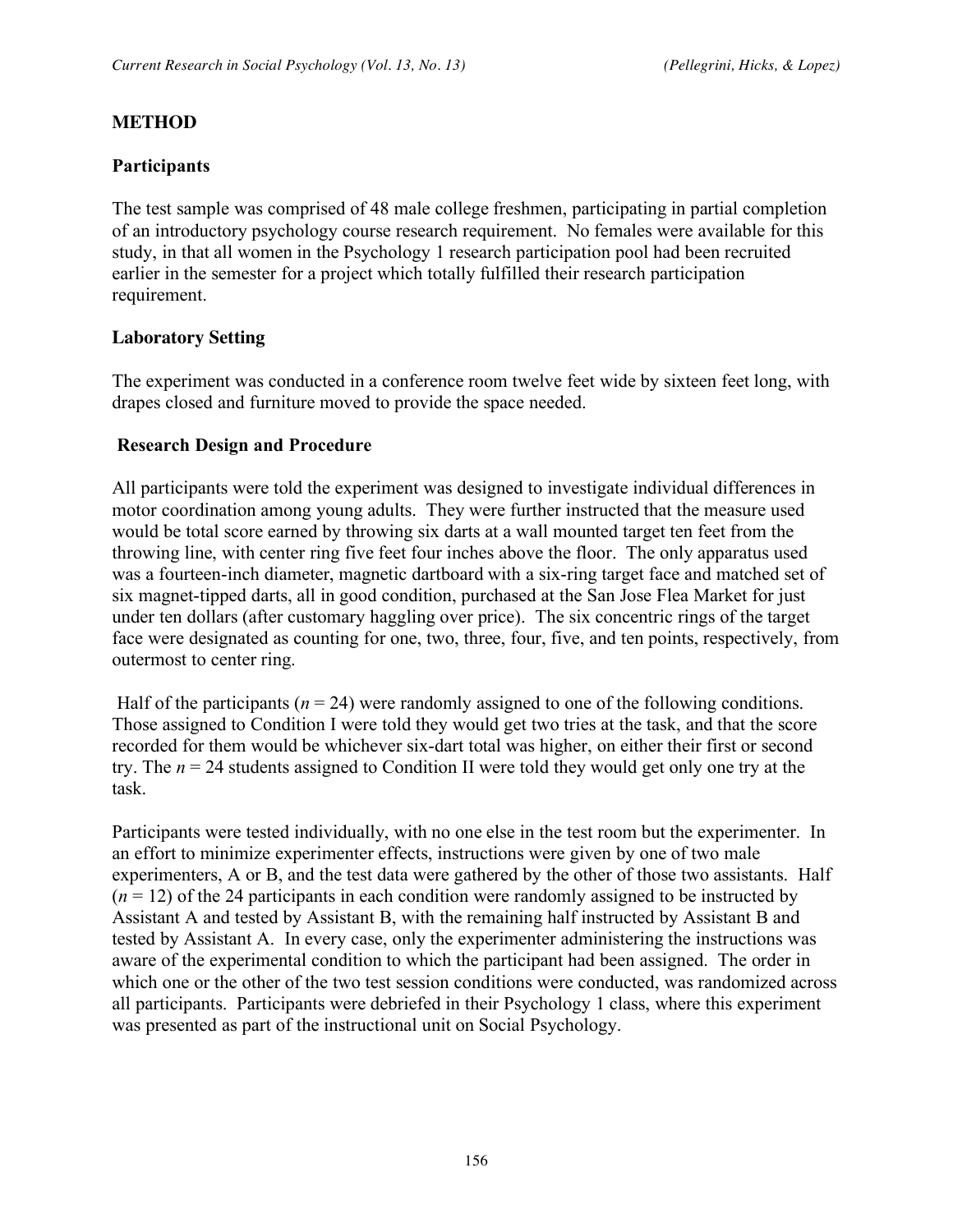#### **RESULTS**

Performance as measured by dart throwing accuracy was significantly better ( $t = 3.01$ ,  $df = 46$ ,  $p = 16$  $= 0.004$ ) for participants in Condition II (Mean  $= 16.54$ , SD  $= 4.52$ ) on their only trial at the experimental task, than was the case for participants assigned to Condition I (Mean = 12.42, SD = 4.96) for what was the first of their two trials. Effect size was evaluated using Omega squared (Cohen, 1965; Guilford & Fruchter, 1973; Hays, 1963; Olejnik & Algina, 2000) and that value was *est*  $w^2 = 0.14$ . The latter estimate just reaches the minimal numeric value suggested by Cohen (1988) as indicating a large association between the variables tested, as compared with minimal values of .01 or .06 Cohen refers to as reflecting small or medium effects, respectively. Scores for participants assigned to Condition I on their second trial (Mean =  $16.79$ , SD =  $5.08$ ) were slightly but not close to significantly higher ( $t = 0.18$ ,  $df = 46$ ,  $p = 0.858$ ) than scores for Condition II participants on their first and only trial (Mean =  $16.54$ , SD =  $4.52$ ). There were no significant mean differences between the scores of participants instructed and tested by different combinations of the two assistants (that is, A/B versus B/A).

#### **DISCUSSION**

In short, the data reported here suggest that first trial performance may be inhibited by the expectation of subsequent opportunity. Conversely put, these findings may be seen as indicating something of a facilitative effect on performance of a one-and-only-one chance mind set. The absence of a significant difference between average performance of the *two trial group* on their second trial, as compared with that of the *one trial group* on their first and only trial, may be noteworthy. Empirically, the indication is that in *this* task situation, the one-and-only-one try mind set was equivalent to at least one practice trial. How many more trials would it have taken for the multiple chance group to do significantly better on a single trial than did the one chance group on their only trial? Unfortunately, the data reported here do not permit appropriate analyses for more detailed estimates as to just how much of a performance advantage the oneand-only-one trial mind set may have been worth. This is a matter open to investigation by any who may choose to pursue further inquiry into the psychology of expected opportunity, using any number of different tasks. But for now, let us look at some considerations in terms of which to interpret the data we *do* have here.

For more than a century, the so-called the Yerkes-Dodson Law or YDL (Yerkes & Dodson, 1908)) concerning the relationship between emotional arousal and performance, has been scrutinized in a number of scientific reports (e.g., Baumler & Leinart, 1993; Teigen, 1994), and invoked as a way of understanding and improving human performance in all sorts of contexts including sports psychology (Williams, Landers, & Boutcher, 1993). Addressing organismic processes underlying the YDL, the cue utilization hypothesis proposed by Easterbrook (1959; see also Eysenck, 1982; Mandler, 1975), which has itself become the object of considerable scholarly attention (Hanoch & Vitouch, 2004), suggests one mechanism in terms of which to explain the results we present here.

Cue utilization theory assumes an inverted-U shaped relationship between performance as indexed on the vertical or Y-axis, and level of arousal as given on the horizontal or X-axis of a line graph. The inverted-U curve is postulated as reflecting a narrowing of attention caused by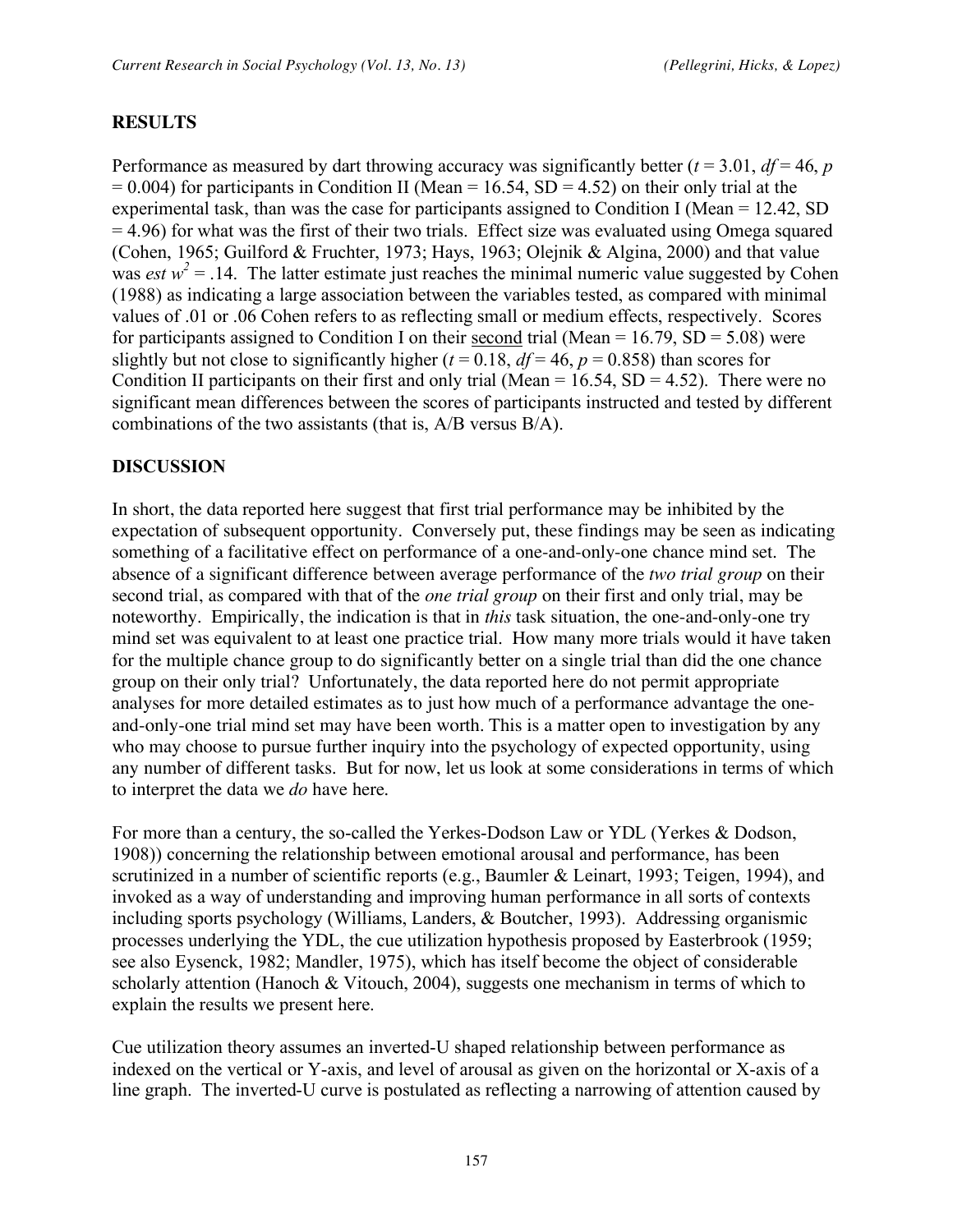increased arousal. The notion is that as attention narrows with increased arousal, cues are eliminated and attention becomes steadily more focused. The increase in arousal from a low to a moderate point is hypothesized to *facilitate* performance by elimination of cues *irrelevant to the task*; the *decrement in performance* from moderate to high arousal is attributed to a dropping out of *task relevant cues* once the irrelevant ones are focused out. Mediated by cognitive processes of valuation such as those postulated in the scarcity and dissonance principles described above, a one-and-only-one chance mind set may lead to a more functionally optimal level of psychophysiological arousal than does the expectation of multiple opportunities, with performance thus facilitated by an associated reduction in attention to task irrelevant cues and sharpened focus on cues relevant to the task.

Does the sense that we are going to get only one chance at a task on which our proficiency is measured, facilitate performance on that task relative to the expectation we will have at least one more chance at it? The results we report here affirm the foregoing analysis. Accordingly, this preliminary study provides supports the hypothesis that dispositions toward achievement and thus the actualization of human potential as measured against objective performance criteria, may be affected and perhaps even profoundly so, by the expectations as to just how many chances there will be to meet or excel those performance criteria.

Are these findings reliable? The data for this study were collected in 1968 and have been only recently discovered among stacks of boxes (containing raw data and manuscripts in various stages of development) the first author self-servingly calls *deep files*, while in the process of cleaning out his university faculty office as is customary prior to retirement. For all we know, the results obtained in analyzing the almost 40 year-old data in this study may be Zeitgeist-bound to thinking characteristic of the late sixties, as evidenced in a test sample drawn from the San Jose State University service population at that time.

The reliability/validity of multiple or one-and-only-one chance effects in human performance may or may not be affirmed in subsequent research, programmatically conducted to investigate issues such as the relevance of situational factors including time pressure, number of chances, salience of the activity as a competitive one and/or other forms of ego involvement in the task. And what about the task itself? Given indications of performance criterion relevance to the YDL (Baumler & Leinart, 1993; Hanoch & Vitouch, 2004), type of task, task difficulty, and task complexity are all variables which could influence whatever effect or effects may obtain here. Then there is the possible role of gender and/or personality factors like achievement motivation, evaluation apprehension, self-esteem and so on.

A number of provocative questions follow from consideration of possible interactions between and among such variables, as they may influence the effects of expected opportunity. Assuming establishment of their reliability/validity, a most intriguing line of research with substantive applied implications is suggested by the question as to how these effects might be neutralized or eliminated by heightened awareness of them through forewarning *before* the task is performed. In other words, to what extent and in what kinds of situations might human performance be enhanced by *sensitizing* the task performers as to multiple or one-and-only-one chance effects? Studies of such *proactive* intervention could lead to important discoveries concerning enhancement of effectiveness in various aspects of human performance endeavors.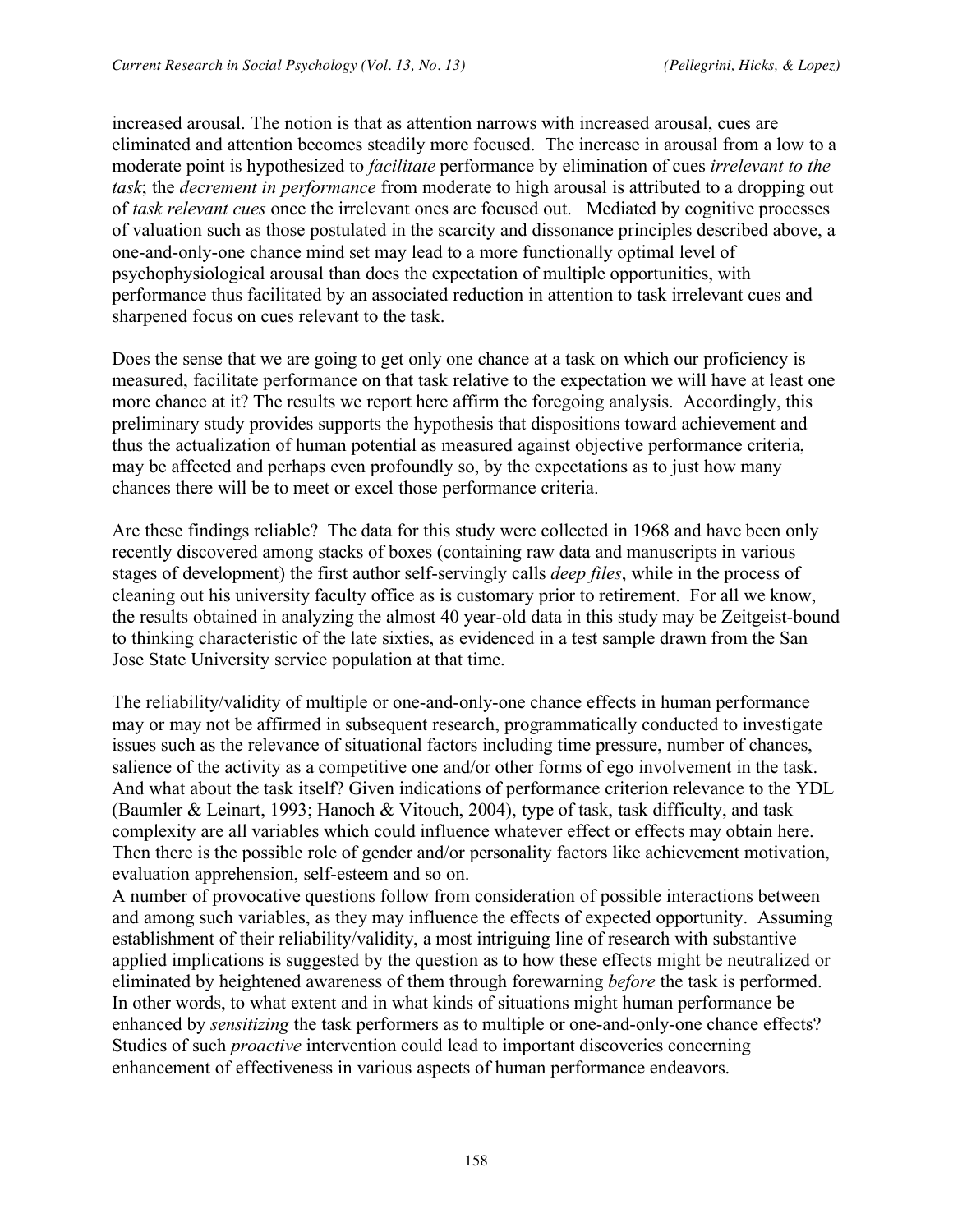It also remains to be determined whether or not the finding reported in the present study reflects a more generalized, cognitive-motivational-behavioral principle relevant to domains of human circumstance other than those involving evaluations of functioning relative to objectively quantified performance criteria, such as morally responsible social conduct. The apparent ubiquity of redemption as a narrative theme in American culture (McAdams, 2005), gives contextual impetus for further inquiry into the broader, societal implications of expected opportunity.

The objectives of this preliminary study will have been totally fulfilled, insofar as it leads to meaningfully productive insights along any of the lines considered here.

### **REFERENCES**

Baumler, G., and Leinart, G. A. (1993). Re-evaluation of the Yerkes-Dodson law by nonparametric tests of trend. *Studia Psychologica*, 36, 205-209.

Brehm, J. W. (1966). *A theory of psychological reactance*. New York: Academic Press.

Brehm, S. S., and Weinraub, M. (1977). Physical barriers and psychological reactance: 2-yrolds responses to threats to freedom. *Journal of Personality and Social Psychology*, 35, 830- 836.

Cohen, J. (1965). Some statistical issues in psychological research. In B. B. Wolman (Ed.), *Handbook of clinical psychology* (pp. 95-121). New York: Academic Press.

Cohen, J. (1988). *Statistical power analysis of the behavioral sciences (2nd ed).* New York: Academic Press.

Driscoll, R., Davis, K.E., and Lipetz, M.E. (1972). Parental interference and romantic love: The Romeo and Juliet effect. *Journal of Personality and Social Psychology*, 24, 1-10.

Easterbrook, J. A. (1959). The effects of emotion on cue utilization and the organization of behavior. *Psychological Review*, 66, 183-201.

Eysenck, M. W. (1982). *Attention and arousal: Cognition and performance*. Berlin: Springer.

Festinger, L. (1957). *A theory of cognitive dissonance*. Evanston, IL: Row, Peterson.

Guilford, J. P., and Fruchter, B. (1973). *Fundamental statistics in psychology and education*. New York: McGraw-Hill.

Hays, W. L. (1963). *Statistics for psychologists*. New York: Holt, Rinehart & Winston.

Hanoch, Y., and Vitouch, O. (2004). When less is more: Information, emotional arousal and the ecological reframing of the Yerkes-Dodson Law. *Theory & Psychology*, 14, 427-452.